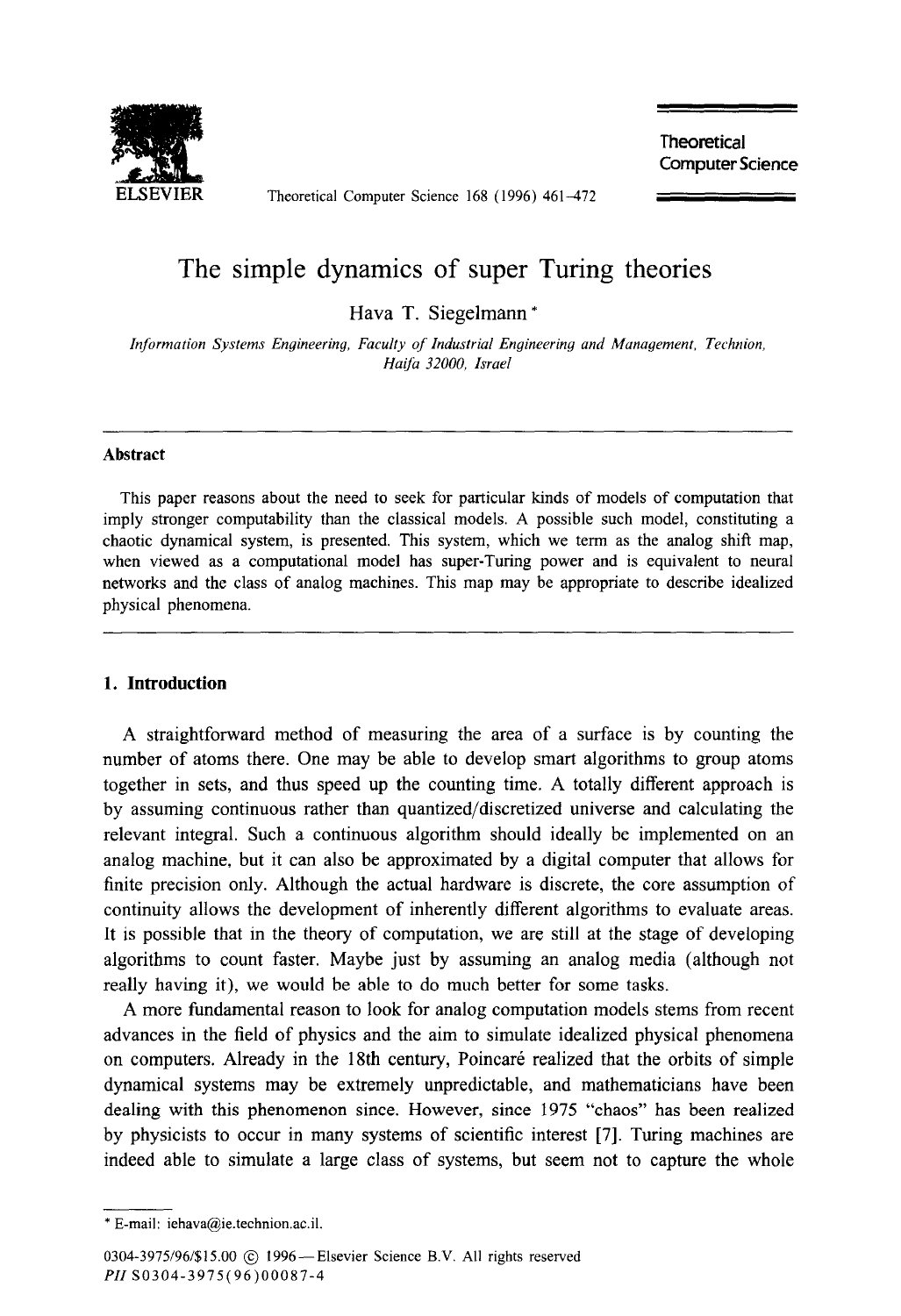picture of computation in nature, like the evolvement of many chaotic systems along with their exponential sensitivity to initial values.

We propose an alternative model of computation, whose computational power can surpass that of the Turing model. The proposed model builds on a particular analog chaotic system [6]; by applying the system to computer science, a super-Turing model is developed. (In this paper, the term "super-Turing" is meant to denote any system of computing that incorporates, but is more powerful than, the standard Turing model.) This model assumes analog medium and it demonstrates exponential sensitivity; thus it can be considered as an analog computational paradigm.

#### 2. **Analog computation**

The term computation is not totally agreed upon. There are those that understand it in terms of standard digital computers and others that interpret computation by means of neuro-modeling of the brain. In the field of analog computation, any experiment done in a physics laboratory is referred to as a computation. The basic characteristic of analog computation that differentiates it from the classical, digital computers is the use of real constants. Physical dynamics can be characterized by the existence of real constants that influence the macroscopic behavior of the system. For example, planetary motion is used to measure time with very high precision although we know the gravitational constant G only to 2 digits. The planets, of course, evolve according to the exact value of G, irrespective of its measurement by humans. The constants have their definite meaning even without being measured, just as the case with the Planck's constant, the charge of the electron, and so forth. Other real values that may affect a laboratory system can be length and mass. (In contrast, in digital computation all constants must be fully known in all their finite digits to the programmer.)

Many chaotic dynamical systems require exact precision of their parameters. Consider for example the Henon map [7], defined by

$$
x_{n+1} = a + by_n - x_n^2,
$$
  

$$
y_{n+1} = x_n,
$$

for constants *a* and *b.* The behavior of this system is very sensitive to the choice of its constants. For  $a = 1.3$  and  $b = 0.3$ , the system cycles in a 7-period cycle. When the constant  $a$  is minutely increased, the system moves into a 14-period cycle, then into a 28-period cycle, etc. For a further small increase in  $a$ , the system gets into a chaotic motion; see Fig. 1 (Fig. 1 was plotted using *Dynamics* [15]). See e.g. *[2,7, 161*  for many other systems with similar sensitivity. As for the real constants the dynamics is defined on continuous  $-$  rather than discrete  $-$  space.

The first to recognize the need of real constants were Blum, Shub and Smale [5]. They suggested a new type of computational model that adheres to the fact that physical systems do not evolve according to the binary representation of their constants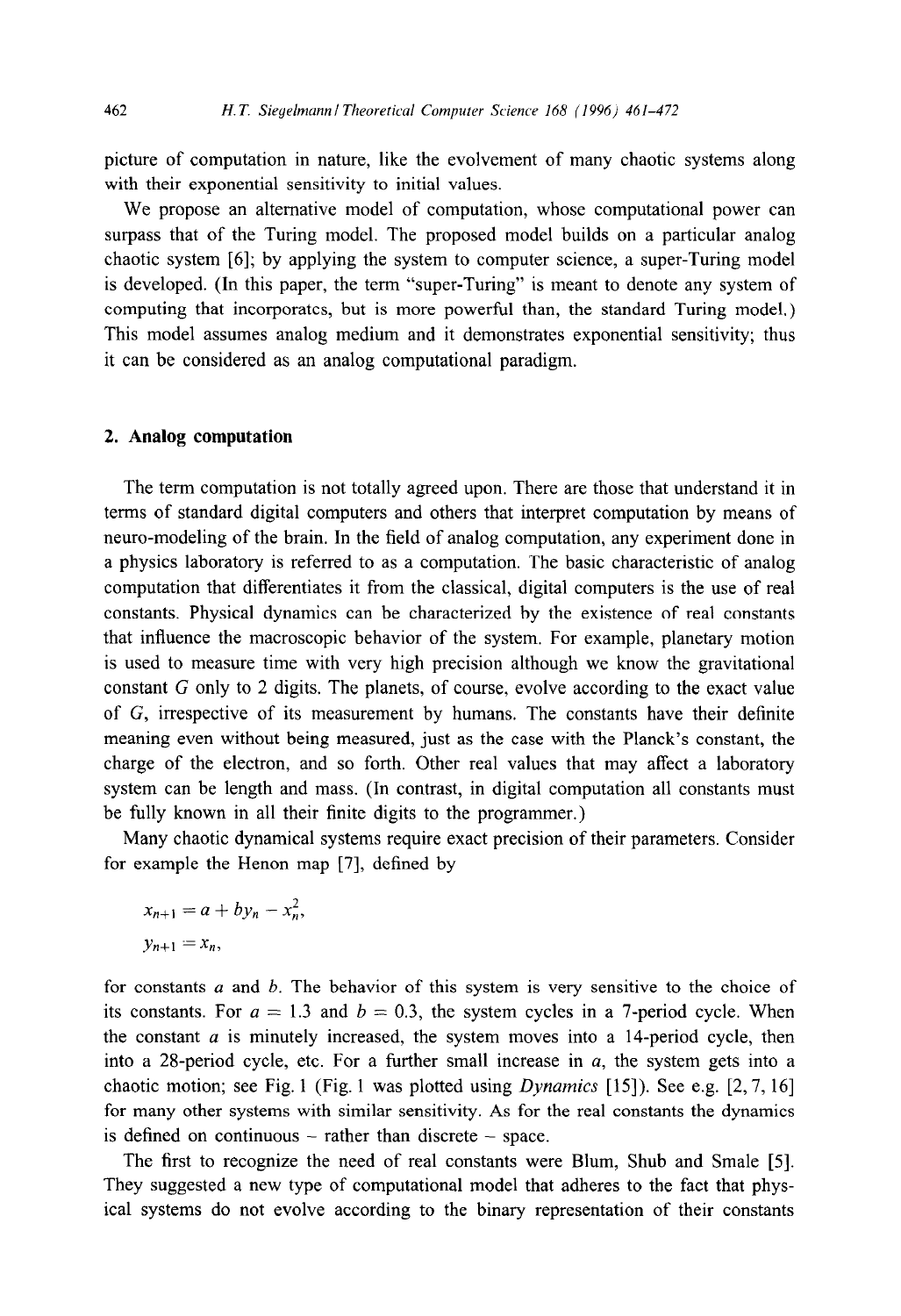

Fig. I. The Henon map for different constants.

but rather by the values themselves. They call their model "model for computation over the real numbers" [5]. It consists of finitely many building blocks in a recurrent interconnection, where each block computes either a polynomial or a binary decision.

In [22,23], Siegelmann and Sontag introduced another model of analog computation that is based on systems used in the field of neural networks. In addition to the use of real constants their model is characterized also both by "continuity in each computation step" (i.e., there are no "tests for zero" and non-continuous binary decisions) and by finite dimensionality. Both analog models  $-$  the one in [5] and the one in [22]  $-$  compute more than the Turing machine does and include some non-recursive functions. In what follows we will refer to the neural networks based model as ARNN (analog recurrent neural networks). The computational power of the ARNN model is currently fully known and it will serve as the basic model in this text.

## 3. **The ARNN model**

In the science of computing, machines are classified according to the classes of tasks they can execute or the functions they can compute. The most popular model is the Turing machine, but there are others that result in stronger, though non-realizable, models. "Nonuniform Turing machines" exemplify such models [3]: the machine receives on its tape, in addition to its input, another sequence  $w_n$  to assist in the computation. For all possible inputs of the same length  $n$ , the machine receives the same advice sequence  $w_n$ , but different advice is provided for input sequences of different lengths. We will focus on the class of non-uniform machines that compute in polynomial time (and use a polynomial long advice), denoted by  $P/poly$  [3]. The class  $P/poly$  strictly includes P and it also computes functions which are non-recursive - "super-Turing" functions. To get an intuition for this class, note that if both advice and time are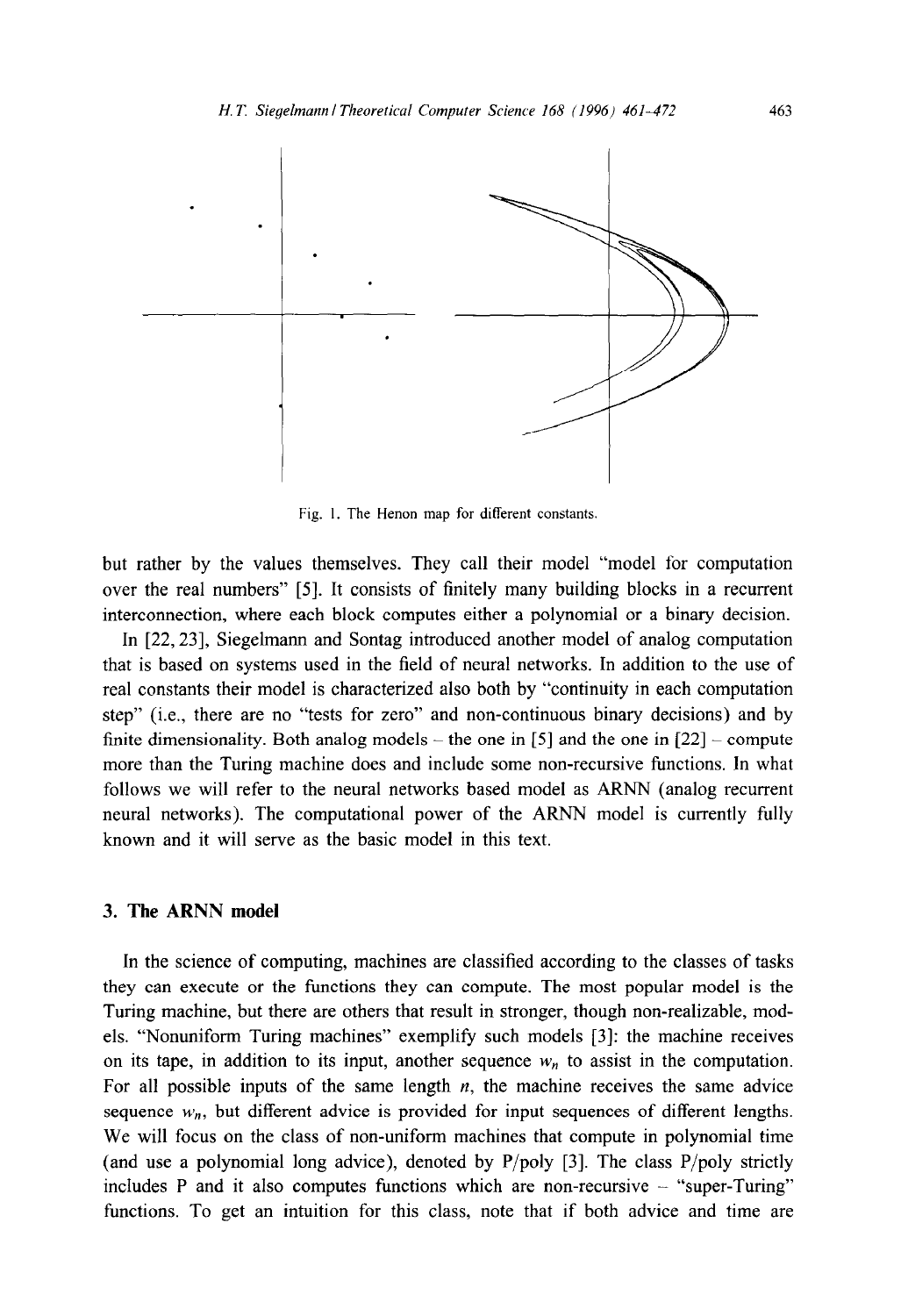exponentially long (i.e.,  $O(2^n)$ ), the advice can be used to indicate the desired response for each of the  $2<sup>n</sup>$  possible input strings of length *n*, and, thus, compute all functions  $f: \{0,1\}^* \mapsto \{0,1\}$ , including non-computable ones. Here in P/poly only polynomial many bits can be used in the advice and only polynomial time is allowed; thus it computes non-recursive functions, but yet only an exponentially small subset of them.

In [22,23], Siegelmann and Sontag noticed that the non-uniform classes are indeed natural for analog computation models. They introduced the model of computation which is uniform (though includes real constants) but yet has non-uniform super-Turing capabilities; this model is the classical analog recurrent neural network (ARNN), which is popular in practice as a machine having automatic learning and adaptation capabilities [9]. The ARNN consists of a finite number of neurons. The activation of each neuron is updated by the equation

$$
x_i(t+1) = \sigma\left(\sum_{j=1}^N a_{ij}x_j(t) + \sum_{j=1}^M b_{ij}u_j(t) + c_i\right), \quad i = 1,...,N,
$$
 (1)

where N is the fixed number of neurons, M is the number of external input signals,  $x_i$ are the activations of the neurons,  $u_i$  are the external inputs, and  $a_{ii}, b_{ii}, c_i$  are the real coefficients, also called constants or weights (the name "analog" is due to the real rather than rational coefficients). The function  $\sigma$  is the simplest possible "sigmoid", namely the saturated-linear function:

$$
\sigma(x) := \begin{cases} 0 & \text{if } x < 0, \\ x & \text{if } 0 \le x \le 1, \\ 1 & \text{if } x > 1. \end{cases}
$$
 (2)

A subset of the  $N$  neurons is singled out to communicate the output of the network to the environment. Inputs and outputs are streams of letters, and computability is defined under the convention that is sometimes used in practical communication networks: there are two binary input channels, where one is used to carry the binary input signal, and the other one indicates when the input is active. A similar convention is applied to the output.

The ARNN computes the super-Turing class P/poly in polynomial time, and all binary functions in exponential time [22]. This fact is connected to classical computability by observing that when the real weights are constrained to be rational numbers, the network has the Turing power [21,23]. (Follow-up generalizations appear in [4, 12, 181.) This result implies that the use of real constants in the field of analog computation is closely related to the polynomial nonuniformity in classical digital computation theory.

The ARNN model was suggested as a basic analog computation model, stating that "any reasonable analog computer with the characteristics of real numbers, finite dimensionality, and continuous computation, will have no more power (up to polynomial time) than the analog recurrent networks." The same statement holds for stochastic ARNN [18].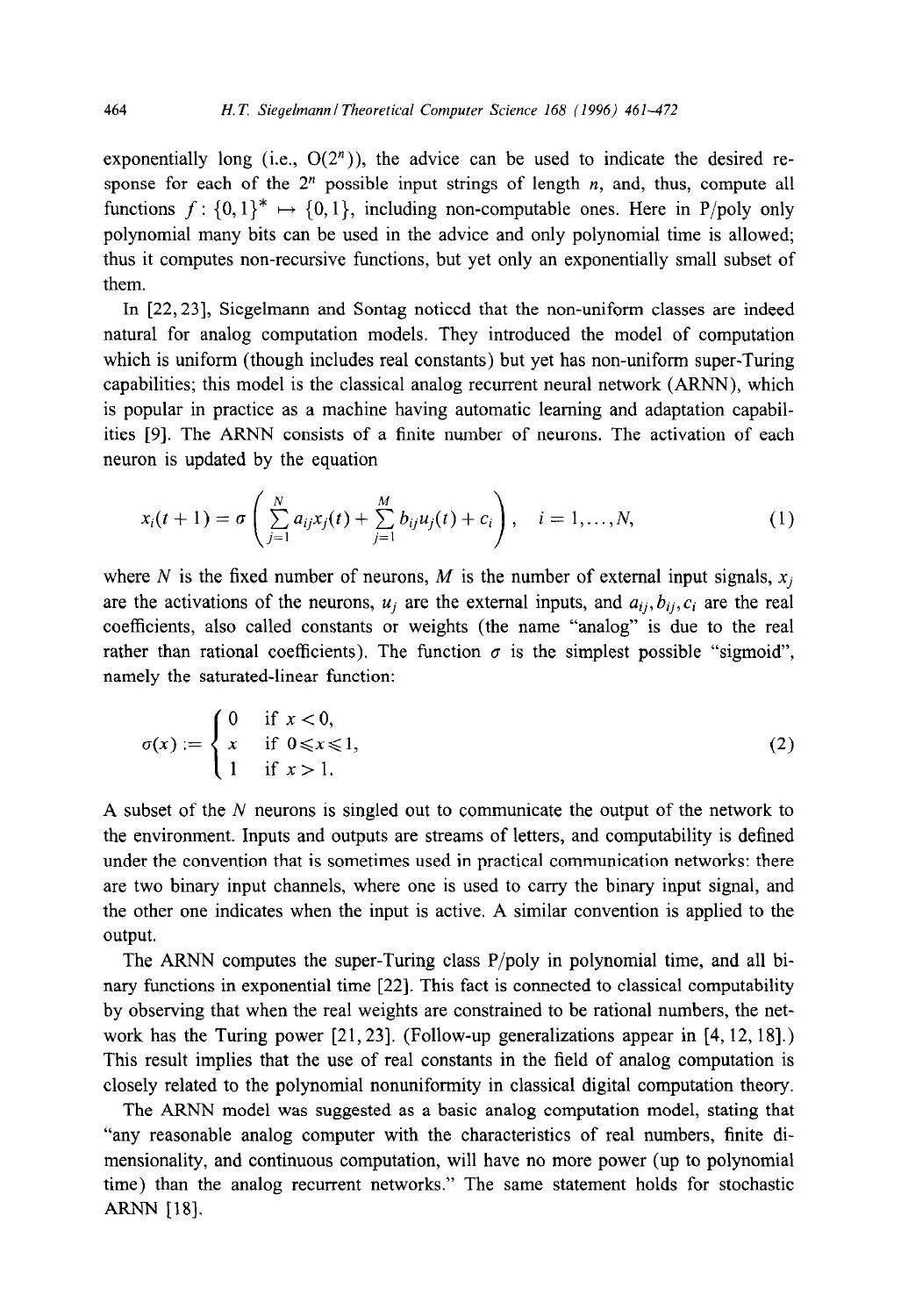## **4. The analog shift map**

We next present a chaotic dynamical system that computationally is as strong as the ARNN; In the literature of dynamical systems, chaos is commonly exemplified by the "shift map" (such as Baker's map [l] or the Horseshoe map [S]) over a set of bi-infinite dotted sequences. Assume *E* is a finite alphabet. A dotted sequence over *E*  (denoted by  $\dot{E}$ ) is a sequence of letters where exactly one is the dot sign "." and the rest are all in *E.* The dotted sequences can be finite, (one-side) infinite, or bi-infinite over *E.* 

Let  $k \in \mathbb{N}$  be an integer, the shift map

 $S^k : \dot{E} \rightarrow \dot{E} : (a)_i \mapsto (a)_{i+k}$ 

shifts the dot  $k$  number of places, where negative values cause a left shift and positive ones a right shift. For example,

$$
S^{3}(\cdots a_{-2} a_{-1} a_1 a_2 a_3 a_4 a_5 \cdots) = \cdots a_{-2} a_{-1} a_1 a_2 a_3 a_4 a_5 \cdots
$$

The "generalized shift" map is defined by Moore [ 13, 141 as follows: a finite dotted substring is replaced with another dotted substring according to a function  $G$ , then this new sequence is shifted an integer number of places either left or right according to a function *F*. Formally, the generalized shift is the function

$$
\Phi: a \mapsto s^{F(a)}(a \oplus G(a)), \tag{3}
$$

where the function  $F: \dot{E} \to \mathbb{Z}$  indicates the amount of shift (where negative values cause a left shift and positive ones a right shift), and the function  $G: \vec{E} \to \vec{E}$ describes the modification of the sequence. Both *F* and G have a finite *domain of dependence* (DOD), that is, *F* and G depend only on a finite dotted substring of the sequence on which they act. G has a finite *domain of effect* (DOE), i.e. every sequence in the image of  $G$  consists of a finite dotted sequence, padded to both sides by infinitely many  $\varepsilon$ 's, where  $\varepsilon$  is the "empty element", not contained in *E*. Note that the DoD and DoE of G do not need to have equal length. Finally, the operation  $\oplus$  is defined by

$$
(a \oplus g)_i = \begin{cases} g_i & \text{if } g_i \in E, \\ a_i & \text{if } g_i = \varepsilon. \end{cases}
$$

The generalized-shift function is homeomorphic to the action of a piecewise differentiable map on a square Cantor set. Moore conjectured that such maps arise in physical systems consisting of a free particle moving between plane mirrors. Most interestingly for the present discussion, Moore proved that the generalized-shift map is computationally equivalent to the Turing machine. This result, thus, connects chaotic dynamical systems with the classical computational model.

Here, we introduce a new chaotic dynamical system: the "analog shift map". It is similar to the generalized-shift function in Eq.  $(3)$ , except for allowing the substituting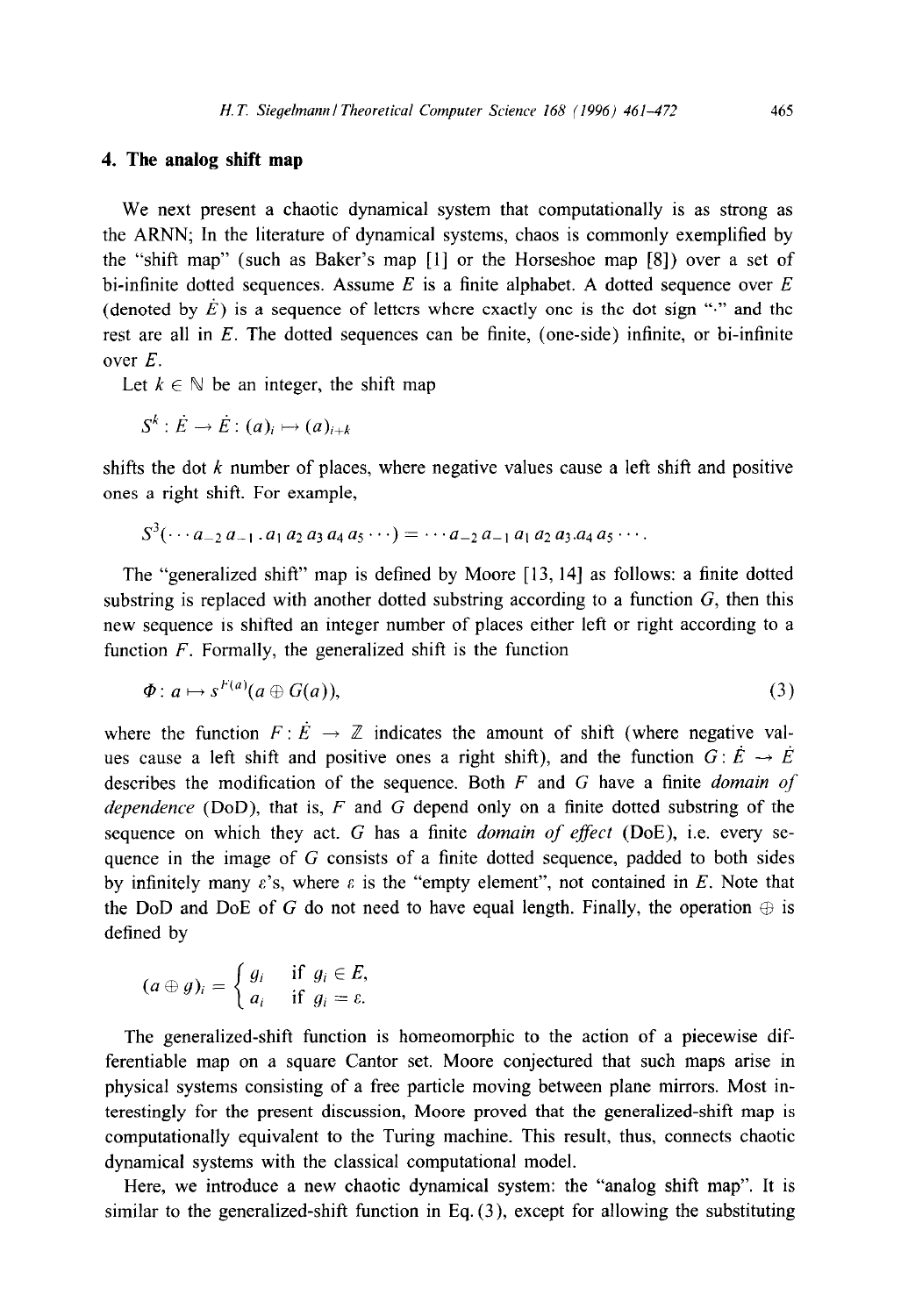dotted sequence (DoE) defined by  $G$  to be finite, infinite, or bi-infinite, rather than finite only. The name "analog shift map" implies the combination of the shift operation with the computational equivalence to the analog computational models (of the ARNN form), as will be proved later.

**Example 4.1.** To illustrate, assume the analog shift defined by:

| $\overline{DoD}$ | F | G                |  |  |  |  |
|------------------|---|------------------|--|--|--|--|
| 0.0              |   | π.               |  |  |  |  |
| 0.1              |   | .10 <sup>1</sup> |  |  |  |  |
| 1.0              | 0 | 1.0              |  |  |  |  |
|                  |   | 0                |  |  |  |  |
|                  |   |                  |  |  |  |  |

Here  $\bar{\pi}$  denotes the left infinite string  $\cdots$  51413 in base 2 rather than base 10. The table is a short description of the dynamical system, in which the next step depends upon the first letter to the right of the dot and the one to its left. If these letters (i.e. the DOD) are 0.0, then (according to the first row of the table) the left side of the dot is substituted by  $\bar{\pi}$  and the dot moves one place to the right. If the DoD is instead 0.1 (as in the second row of the table), the second letter to the right of the dot becomes 0 and there is a right shift; etc.

The dynamic evolving from

000001.10110

is as follows: here the DOD is 1.1, hence (by the fourth row of the table) the letter to the right of the dot becomes 0 and the dot is shifted right:

1.1: (000001.00110) 0000010.011

Now, the DOD is 0.0:

0.0:  $(\bar{\pi}.0110)$   $\bar{\pi}$ 0.110

0.1:  $(\bar{\pi}0.100)$   $\bar{\pi}01.00$ 

1.0:  $(\bar{\pi}1.00)$   $\bar{\pi}01.00$ 

Here the DoD is 1.0 and no changes occur, this is a fixed point.

The computation associated with the analog shift systems is the evolution of the initial dotted sequence until reaching a fixed point, from which the system does not evolve anymore. The computation does not always end; when it does, the input-output map is defined as the transformation from the initial dotted sequence to the final subsequence to the right of the dot. (In the above example, a fixed point is reached in four steps, and the computation was from "000001.10110" to "OO".) To comply with computational constraints of finite input/output, attention is constrained to systems that start with finite dotted sequences and halt with either finite or left infinite dotted sequences only. Even under these finiteness constraints, the analog shift computes richer maps than the Turing machines; this will be proved in the next section.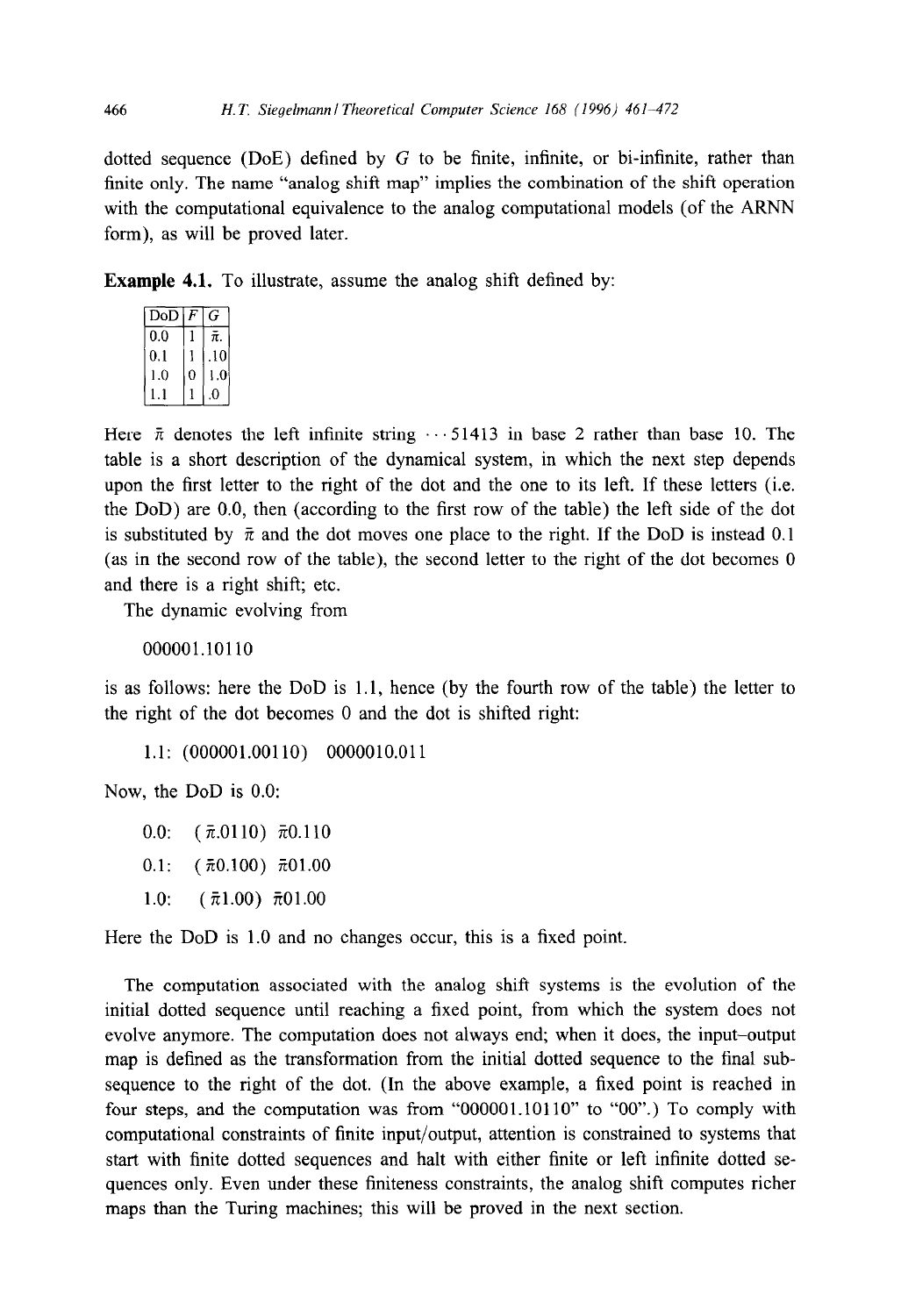## **5. The analog shift map is super-Turing**

Here we prove the computational equivalence between the analog shift map and the analog recurrent neural network model. Denote by  $AS(k)$  the class of functions computed by the AS map in time  $k$ , by  $NN(k)$  the class of functions computed by the ARNN in time  $k$ , and by  $Poly(k)$  the class of polynomials in  $k$ . The main theorem states that:

**Theorem 1.** Let F be a function so that  $F(n) \ge n$ . Then,  $\text{AS}(F(n)) \subseteq \text{NN}(\text{Poly}(F(n)))$ and  $NN(F(n)) \subseteq AS(Poly(F(n))).$ 

**Proof.** We assume, without loss of generality, that the finite alphabet  $E$  is binary;  $E = \{0, 1\}.$ 

1.  $\text{AS}(F(n)) \subseteq \text{NN}(\text{Poly}(F(n)))$ : Given a bi-infinite binary sequence

 $S = \cdots a_{-3} a_{-2} a_{-1} a_1 a_2 a_3 \cdots,$ 

we map it into the two infinite sequences

$$
S_r = .a_1 a_2 a_3 \cdots S_l = .a_{-1} a_{-2} a_{-3} \cdots
$$

A step of the AS map can be redefined in terms of the two infinite sequences  $S_l$  and  $S_r$  rather than the bi-infinite sequence S itself:

$$
\tilde{\phi}(S_l, S_r) = (S_l \oplus G_l(d_l, d_r), S_r \oplus G_r(d_l, d_r)).
$$

Here,  $d_l = a_{-1} a_{-2} \cdots a_{-d}$  and  $d_r = a_1 a_n \cdots a_d$ , assuming, without loss of generality, that the DoD is of length 2d and is symmetric; that is  $|d_l| = |d_r| = d$ . The DoE of the binary sequences  $G_l(d_l, d_r)$  and  $G_r(d_l, d_r)$  may be unbounded.

We next prove the computational inclusion of the analog shift map in neural networks. We do so by implicitly constructing an analog recurrent net that simulates the AS map. This is done using the high-level programming language NIL [19] that is associated with a neural compilation scheme; the compiler translates a NIL program into a network which computes exactly the same.

In the following algorithm, we consider the binary sequences  $S_l$  and  $S_r$  as unbounded binary stacks; we add two other binary stacks of bounded length,  $T_l$  and  $T_r$ , as a temporary storage. The stack operations we use are: Top(stack), which returns the top element of the stack; Pop(stack), which removes the top element of the stack; and Push(element, stack), which inserts an element on the top of the stack. We are now ready to describe the parts of the algorithm:

(a) Read the first *d* elements of both  $S_l$  and  $S_r$  into  $T_l$  and  $T_r$ , respectively, and remove them from  $S_l$ ,  $S_r$ .

Procedure Read; Begin For  $i = 1$  to  $d$ Parbegin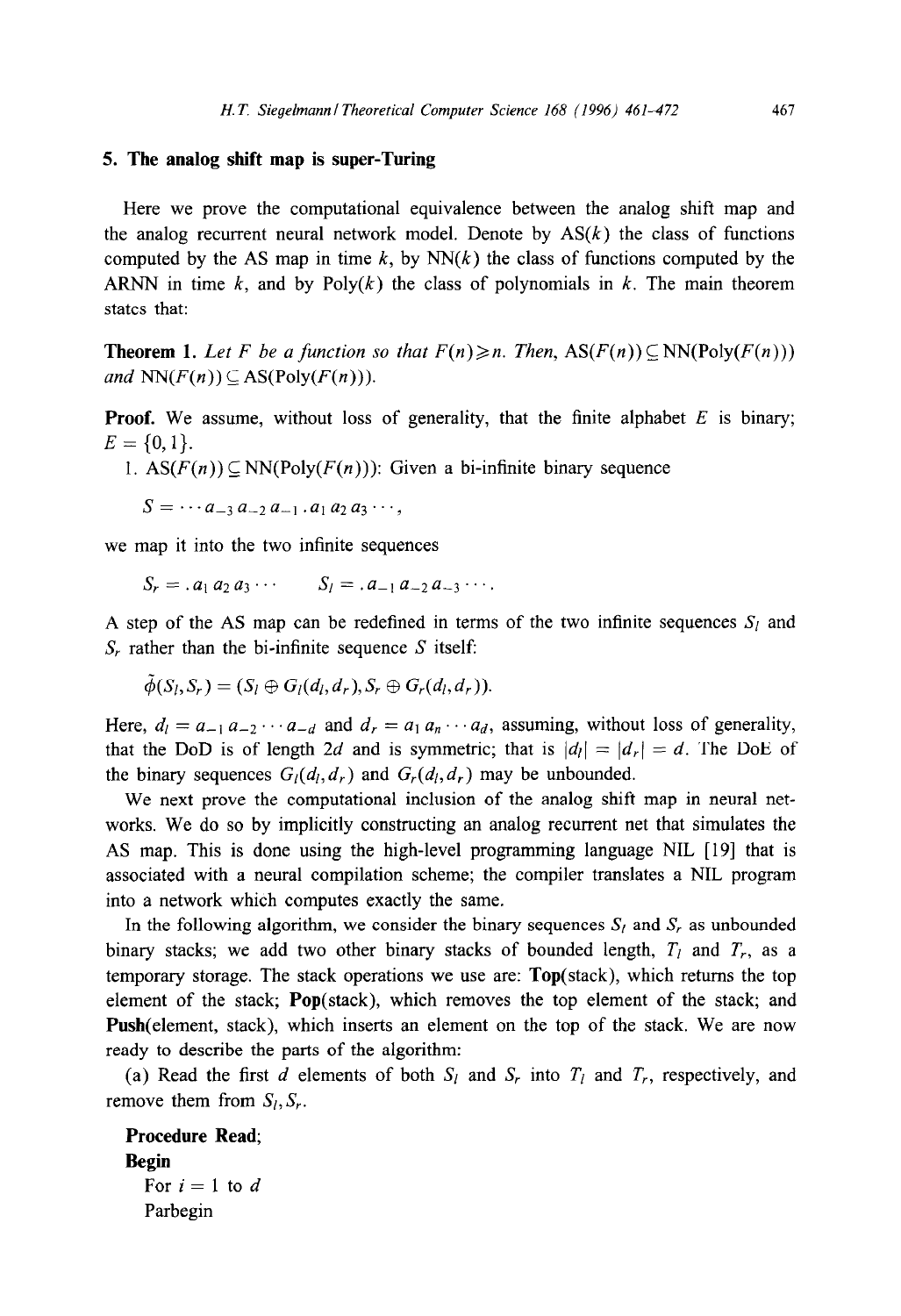$T_l = \text{Push } (\text{Top}(S_l), T_l), S_l = \text{Pop } (S_l);$  $T_r = \text{Push } (\text{Top}(S_r), T_r), S_r = \text{Pop } (S_r);$ Parend

**End;** 

The same task could be shortly written as the sequence  $\text{Push}^d(S_l, T_l)$ ,  $\text{Push}^d(S_r, T_r)$ , **Pop**<sup>d</sup>(S<sub>l</sub>), **Pop**<sup>d</sup>(S<sub>r</sub>), where the Push and Pop operations are well defined for any finite *d,* to be executed *d* times.

(b) For each choice of the pair

 $v_i = (\xi_i^i, \xi_r^i) \in \{0, 1\}^d \times \{0, 1\}^d, \quad i = 1, \ldots, 2^{2d}$ 

of the DOD, there is an associated pair of substituting strings:

 $(\mu_l^i, \mu_r^i) \in \{0,1\}^{\kappa_l'} \times \{0,1\}^{\kappa_r'}$ 

(of the DoE), where each length  $\kappa$ <sup>*i*</sup>,  $(i = 1, ..., 2^{2d}, v \in \{l, r\})$  is either bounded by some constant *k* or is  $\infty$ . We also consider  $\mu$ 's as stacks.

(c) Computing the  $\oplus$  function.

**Procedure** Substitute( $\mu_l, \mu_r, S_l, S_r$ );

### **Begin**

# **Parbegin**

```
If(\kappa_l > k) (* \mu_l is Infinitely long *)
then S_l = \mu_lelse S_l = \text{Push}^{\kappa_l}(\mu_l, S_l);If(\kappa_r > k) (* The parallel case of r^*)
then S_r = \mu_relse S_v = \textbf{Push}^{\kappa_r}(\mu_r, S_r);Parend
```
**End;** 

The following program simulates one step of the AS map:

**Program** AS-step( ); **Begin;**  Read; Substitute **End;** 

That is, there is an ARNN which computes as the AS map, and it is constructible by the methods in [19] from the algorithm above.

2. NN( $F(n)$ )  $\subseteq$  AS(poly( $F(n)$ )): We next show how to simulate a Turing machine with polynomial advice via an AS map. Because  $NN(poly) = P/poly$  this will prove the result. We will use the following observation. Denote the infinite string which is the concatenation of all advice by

 $w = \langle \ldots, w_3, w_2, w_1 \rangle$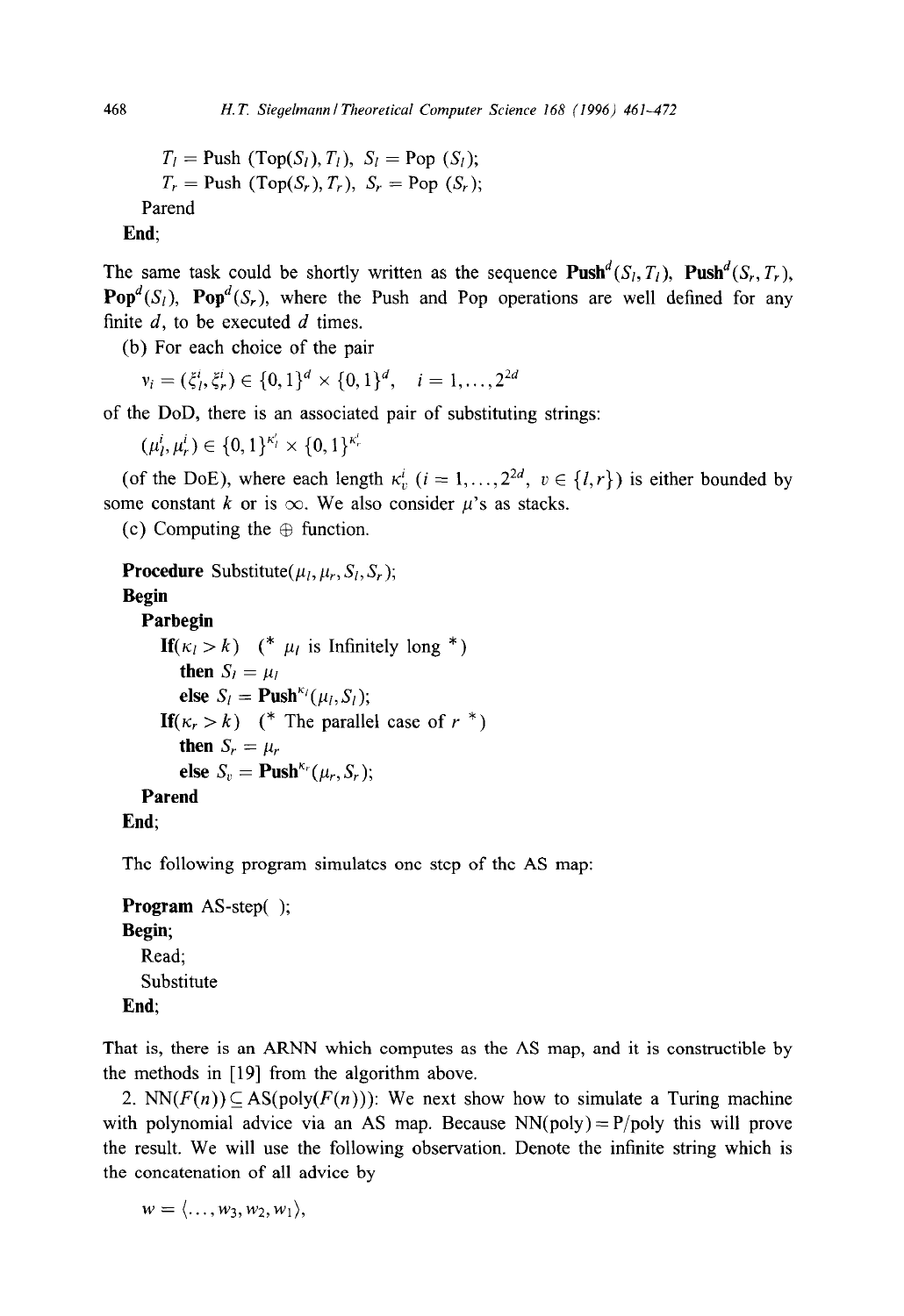and the concatenation of the first *n* advises by

 $w'_n = \langle w_n, \ldots, w_2, w_1 \rangle$ .

Constrained by polynomial computation time it is easy to verify that a Turing machine that receives the polynomially long advice  $w'_n$  is equivalent to a Turing machine that receives the advice w. (One side, the  $\langle x, w \rangle$  machine retrieves the relevant part and ignores the rest of the information; the other side, the machine  $\langle x, w \rangle$  cannot read more than the first polynomially many advice bits during polynomial time computation.)

We now show how to simulate a Turing machine with a polynomial advice via an AS map; our simulation is similar to the one made by Moore, but some preprocessing is required. A configuration of the Turing machine consists of its tape, the relative location of the read/write head in the tape, and its internal control state. Moore encoded the configuration in the bi-infinite string using the fields:



That is, the string starts with infinitely many 0's  $(\bar{0})$ , followed by the part of the tape to the left of the read/write head, then the decimal point, the internal state of the machine, the part of the tape under the head and to its right, and again infinitely many O's that encode the empty part of the tape. In each step of Moore's simulation, the DOD contains the state, the tape letter under the read/write head, and the two letters surrounding it. The DOE is such that the operation may simulate writing a new tape letter, entering a new control state, and moving the head one bit to either right or left.

In our simulation, we allow for more flexible encoding of the Turing machine configuration:



We substitute the 0 string to the left of the tape with two fields: garbage and left-end marker. Here, garbage means infinitely many bits with no relevant meaning, and the left-end marker implies that there is no relevant information to its left.

We suggest the following encoding that will allow to clearly interpret the string: 10 will present the 0 letter on the tape, 11 will present the letter 1 on the tape; 01 will present the left-end marker. The internal state of the machine will be encoded by a sequence of 0's only and will end with 1; and  $\overline{0}$  still denotes the infinite sequence of O's that represents the empty right part of the tape.

Assume the Turing machine has the set of internal states  $\{p_1, \ldots, p_Q\}$ . We add the dummy states  $\{q_1, \ldots, q_r\}$  for a constant r. Now the Turing machine with a polynomial advice will act as follows:

(a) The initial bi-infinite string is

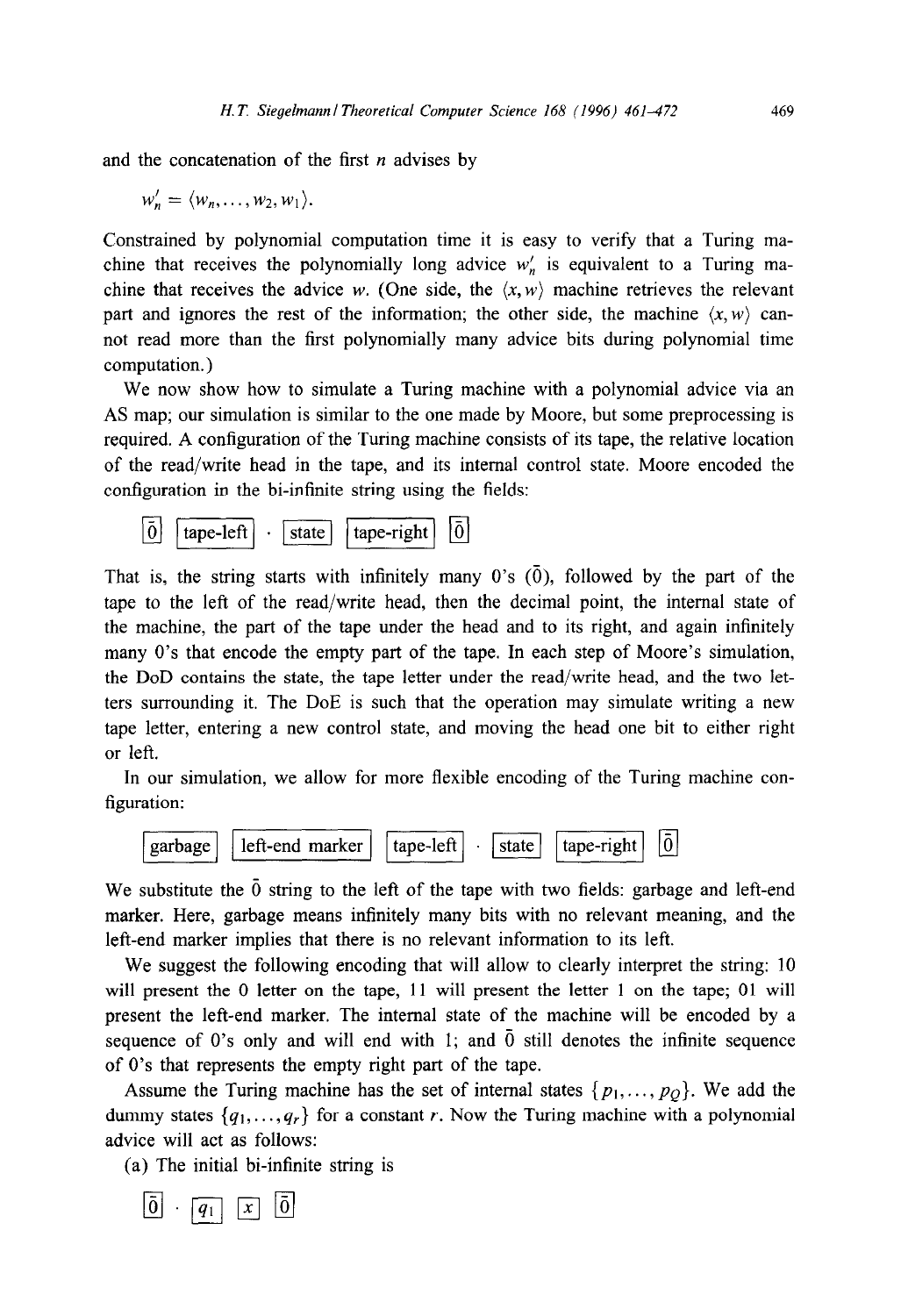where x is the input string. (Note that the string is describable in finite terms as required by a computational model.)

(b) In the next step the string is transferred to

$$
w \cdot q_2 \mid x \mid 0
$$

where  $w = \langle \dots, w_3, w_2, w_1 \rangle$ . (As was previously observed, the string w adds no more advise information than the string  $w'_n$  for computations on the length *n* input string.)

(c) In polynomially many steps, the part  $\langle w_{n-1} \dots w_1 \rangle$  is removed, and the remaining part of the infinite string w is partitioned into the relevant part  $w_n$  and the garbage part  $\langle \ldots w_{n+2} w_{n+1} \rangle$ .

$$
\boxed{\text{garbage}} \quad \boxed{\text{left-end marker}} \quad \boxed{w_n} \quad \boxed{q_r} \quad \boxed{x} \quad \boxed{0}
$$

This is done by a recursive algorithm, that requires linear time in the length of the input string  $x$ , and thus can be executed easily by a Turing machine or, equivalently, by a GS map. The  $w_n$  part is next transferred to the right side of the tape:



where  $p_1$  is the initial state of the Turing machine with advice.

(d) From now on, each step of the machine is simulated as in Moore, with the only one difference that the left-end marker should be preserved to the immediate left of the relevant tape information.  $\square$ 

## 6. **The physical plausibility**

The appeal of the analog shift map is not only as an almost classical, chaotic dynamical system that is associated with analog computation models. It is also a mathematical formulation that is conjectured to describe idealized physical phenomena. The idealization allows for model assumptions such as any convenient scale to describe the system, noise-free environment, and physics of continuous medium. Some of the physical models, previously believed to equate Turing machines, turn out to be as strong as the analog models (both to simulate and be simulated by) when their "real nature" is recognized. This assertion can be demonstrated, for example, with the system introduced by Moore [13].

The system is a "toy model", describing the motion of a particle in a threedimensional potential, such as a billiard ball or a particle bouncing among parabolic mirrors. A finite number of mirrors suffices to describe the full dynamics, one mirror for each choice of the DoD. The  $(x, y)$  coordinates of the particle, when passing through a fixed, imaginary plane  $[0, 1] \times [0, 1]$ , simulate the dotted sequence "x.y". To define the computation, the particle starts in input location  $\overline{0}$ , where y is the finite input string; the output is defined in finite terms as well. The main difference between Moore's view and ours is that, for us, the characterizations of the few mirrors cannot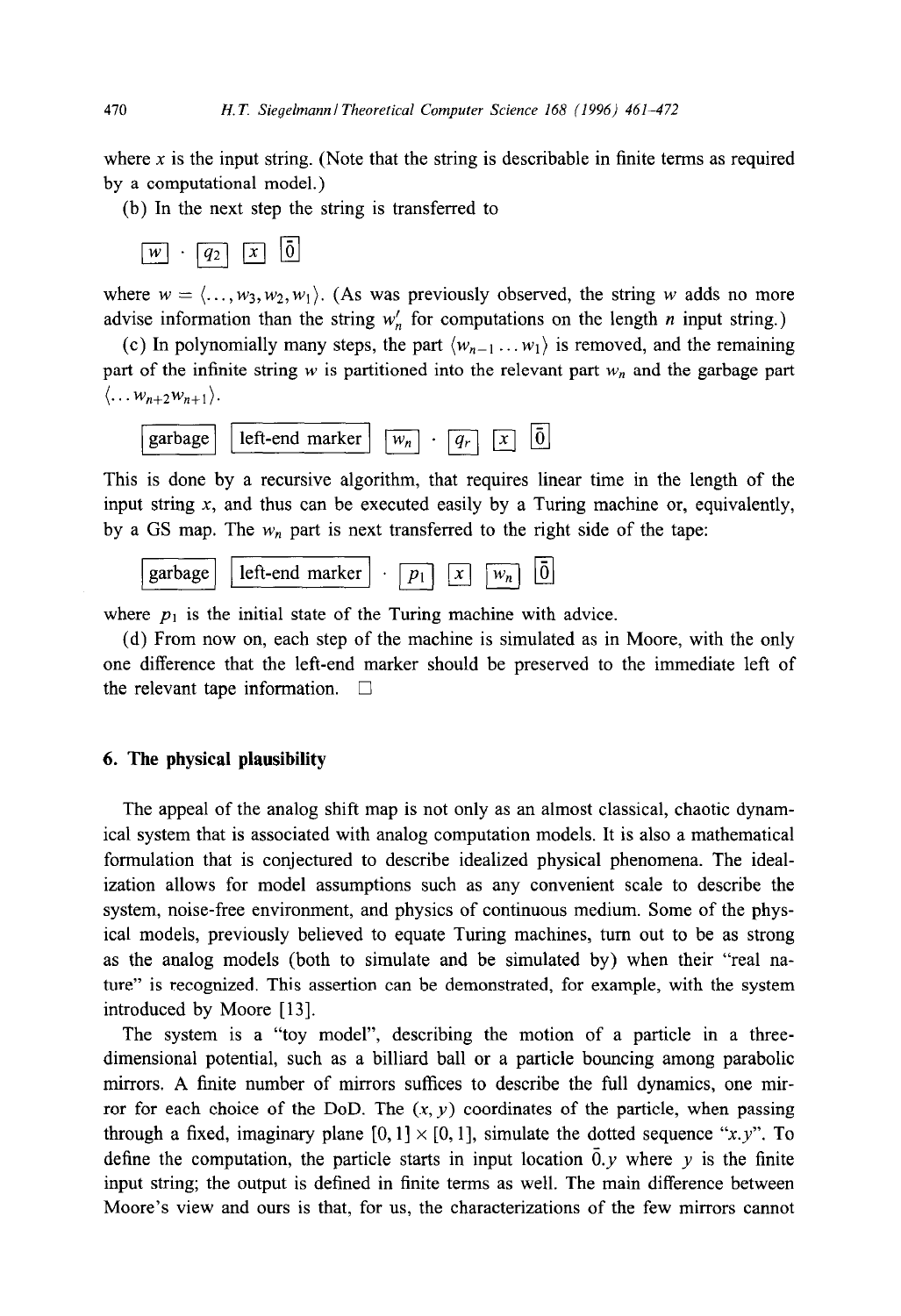be fully described finitely, although we are not necessarily interested in more than some precision to some computation. On one side, analog shift can simulate this system, even with unbounded characteristics. To simulate  $P/poly$ , we note that the advice can be encoded in a uniform manner by the characterizations of the mirrors (e.g., the concatenation of all advice can be the characterization of the first mirror that is being hit, continuing with mirrors of finite characterizations, simulating the finite DOE). The particle that starts in location  $(0, y)$  first hits a particular mirror (the advice mirror) that throws it back to the plain to location  $(\alpha, y)$ , where  $\frac{1}{4} < \alpha < \frac{1}{2}$  is a constant characterizing that mirror. The particle continues bouncing in the mirror system, simulating the Turing machine operation, where it starts the "computation" at the point  $(\alpha, y)$  rather than  $(0, y)$ , and is confined to the  $[\alpha, 1] \times [0, 1]$  part of the plane rather than to the unit square. When reaching the halting state of the Turing machine, the particle hits a mirror that throws it to a particular observable x coordinate, there all points are fixed. The output is defined as the y coordinate when reaching this observable x. Forcing the input and output to reside in observable areas, using for example Cantor set encoding, makes the halting state realizable. Another possible realization may be based on the recent optical realization of Baker's map [11].

Although it could have seemed that infinite precision was required to fully describe the associated computation, this is not the case because *linear precision suffices* for analog computation models [22]. That is, if one is interested in computing up to time *q,*  both the mirror system and the location of the particle bouncing there are not required to be described (or measured) with more than *q* bits. Digital computers are still able to approximate the model with some round-off error. This property is in accordance with the sensitivity of chaotic systems to initial conditions (here, the mirror system), suggesting that the analog shift map is indeed a natural model of chaotic (idealized) physical dynamics.

#### **Acknowledgements**

I thank Allen Ponak from the University of Calgary, Jermey Schiff from Bar-Ilan University, and Shmuel Fishman from the Technion for helpful comments. Brian Hunt from the University of Maryland provided Fig. 1.

#### **References**

- [I] V.I. Arnold and A. Avez, *Ergodic Problems of Classical Mechanics* (Benjamin, New York, 1968).
- [2] G.L. Baker and J.P. Gollub, *Chaotic Dynamics: An introduction* (Cambridge University Press, Cambridge, 1990).
- [3] J.L. Balcázar, J. Díaz and J. Gabarró, *Structural Complexity, Vols. I and II*, EATCS Monographs (Springer, Berlin, 1988-1990).
- [4] J.L. Balcázar, R. Gavaldá, H.T. Siegelmann and E.D. Sontag, Some structural complexity aspects of neural computation, in: IEEE *Structure in Complexity Theory Conf,* San Diego, CA (May 1993)  $253 - 265$ .